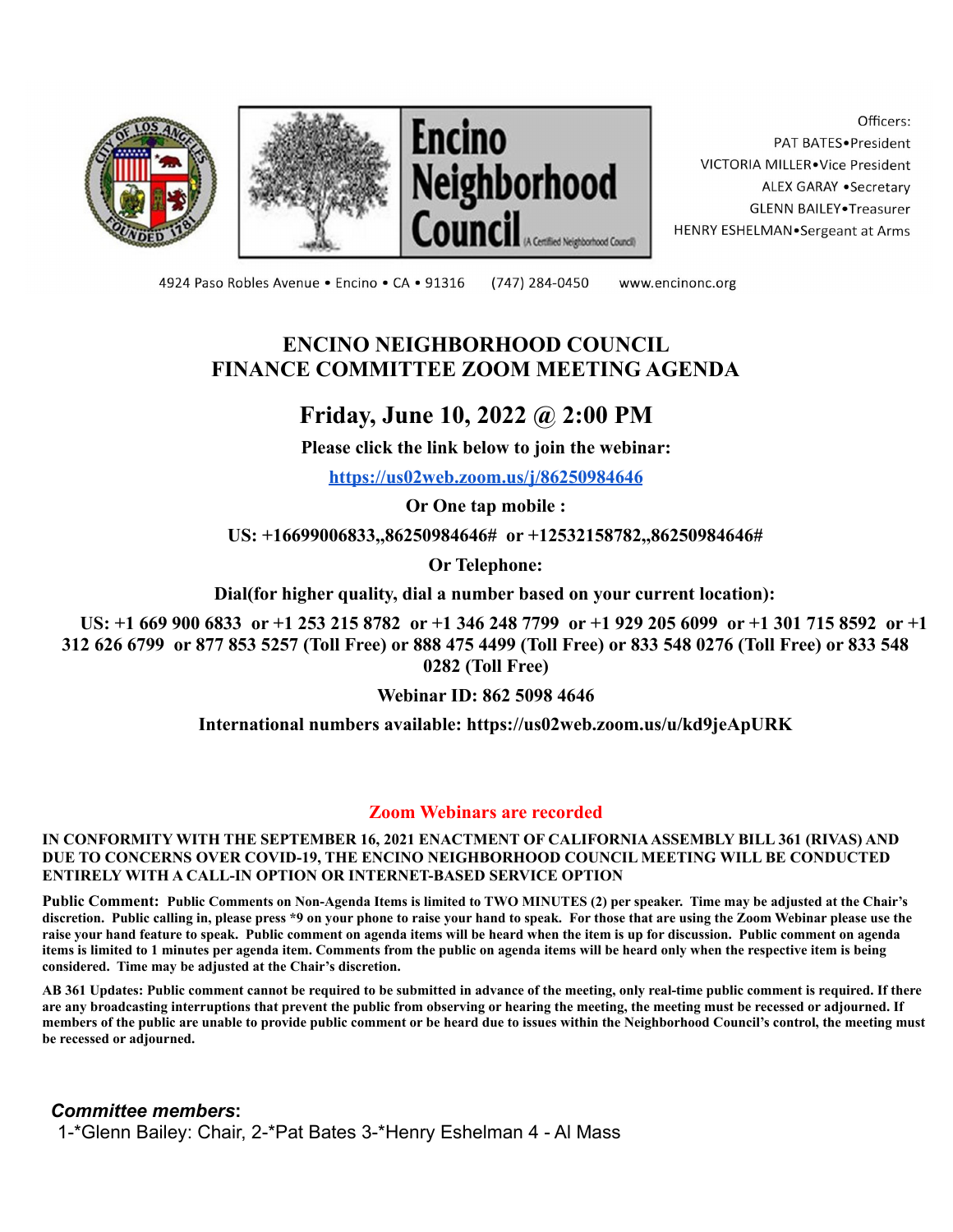### *Alternate Committee Members:* 1-Anni Keusseyan

\*Denotes Board Member/Alternate (maximum 5 allowed)

- 1. Call to Order, Start recording. Roll call, determination of quorum, selection of voting Finance committee Members, Selection of Secretary for the meeting.
- 2. Approval of Prior Finance Committee Meeting May 13, [2022](https://www.encinonc.org/assets/documents/8/meeting6283f2657c380.pdf) meeting
- 3. Public Comment on Non-Agenda Items within the Committee's subject matter jurisdiction Public Comments on Non-Agenda Items is limited to TWO MINUTES (2) per speaker. Time may be adjusted at the Chair's discretion. Public calling in, please press \*9 on your phone to raise your hand to speak. For those that are using the Zoom Webinar please use the raise your hand feature to speak. Public comment on agenda items will be heard when the item is up for discussion
- 4. Action Items: Votes may be taken on all action items.
	- A. **Discussion and possible motion:** Final revision of [2021-2022](https://www.encinonc.org/assets/documents/8/meeting629fad019f8ee.pdf) budget based on actual and projected expenditures at meeting date including, but not limited to, NPG and CIP categories.
	- B. **Discussion and possible motion:** Review CF [21-0772](https://clkrep.lacity.org/onlinedocs/2021/21-0772_mot_07-01-2021.pdf) and motion passed by [Encino](https://www.encinonc.org/assets/documents/8/meeting60aff4236250e.pdf) NC RE: Sidewalk repair pilot program. 5/26/2021 MOTION from Finance Committee: (Bates/2nd Almora) to approve a pilot sidewalk repair program Community Improvement Project,costing up to \$2,100 (payable to the Los Angeles Department of Street Services or other agency providing services), and to request that the funds be matched from Council District 5 discretionary funds, and further, that data be collected and evaluated as to effectiveness in remediating sidewalk defects. In addition, it is recommended that potential conflict of interest issues, which may depend on the location of work, be investigated and resolved.
	- C. **Discussion and possible motion:** Review and revise draft [2022-2023](https://www.encinonc.org/assets/documents/8/meeting629e4ca3caab6.pdf) budget for presentation to the Board at the June 22, 2022 meeting. The approved budget will be incorporated into the 2022-2023 Administrative package for approval by the board.
	- D. Follow-up discussion regarding current fiscal year issues.
	- **E.** Committee Member Comment on Items not on this Agenda
- 5. Adjournment PM

Next Finance Meeting: tba

The Encino Neighborhood Council (ENC), is a Certified Neighborhood Council of the City of Los Angeles which ADVISES City, other Governmental Officials' and the Community on issues or concerns that are affecting the community of ENCINO. The ENC is made up of volunteers who are ELECTED by the community who live, work or otherwise are involved in the community of ENCINO. The ENC also makes appropriations of City Funds for Community Projects and needs as requested and approved by various committees and the general board.

**PUBLIC INPUT AT NEIGHBORHOOD COUNCIL MEETINGS** – Comments from the public on agenda items will be heard only when the respective item is being considered. Comments from the public on other matters not appearing on the agenda that are within the Board's jurisdiction will be heard during the General Public Comment period. Please note that under the Brown Act, the Board is prevented from acting on a matter that you bring to its attention during the General Public Comment period; however, the issue raised by a member of the public may become the subject of a future Board meeting. Public comment is limited to 1 minute per speaker per item, unless adjusted by the presiding officer of the Board or Committee.

**PUBLIC POSTING OF AGENDAS** - ENC agendas are posted for public review as follows: Glass case outside the Encino Chamber of Commerce office at 4933 Balboa Blvd, Encino, Encino-Tarzana Branch Library, and Encino Women's Club at 4924 Paso Robles Ave,